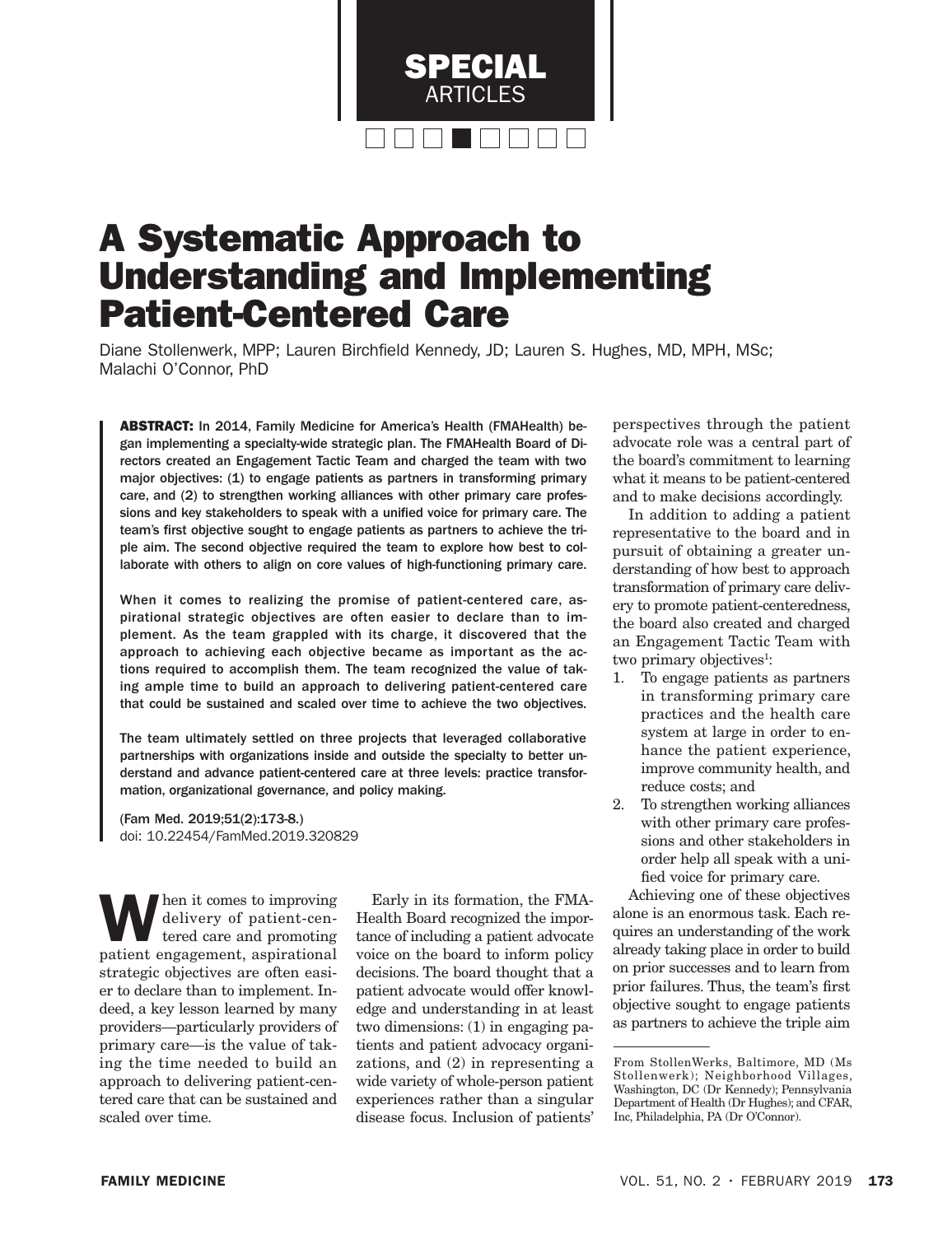with respect to primary care delivery. The second objective required FMA-Health to explore how best to collaborate with others who have a stake in primary care in ways that create one voice out of a cacophony of interests. In this context, how to approach achieving each objective became as important as the actions required to accomplish them.

#### **Methods**

The board assembled a diverse team to determine how best to approach the objectives assigned to it, drawing on the policy, organizational, research, and practical knowledge and experience of its team members. The initial team included two practicing family physicians, an academic family physician with expertise in patient engagement, a family physician researcher, a nurse practitioner, a patient advocate, the leader of an organization focused on patientcentered care, and the executive director of a state academy of family physicians.

As the team began its work, its leader and members quickly realized how difficult it would be to achieve the objectives. Should the team focus internally on family medicine community stakeholders or externally? Was the team going to engage frontline family physicians and patients to help their practices become more patient-centered? How could the team make a tangible impact in a relatively short period of time with such ambitious objectives?

Out of these early conversations, a set of criteria emerged by which to determine a concrete focus for the team. The team decided that the projects they selected would need to:

- Be designed to spread in order to achieve national impact over time,
- Offer maximum leverage (ie, a relatively small amount of effort to yield large gains over time),
- Exhibit a consistent and replicable application of a patientcentered framework,
- Lead to measurable outcomes and

Contribute to a solid foundation on which others can continue the work after FMAHealth winds down.

The team met monthly for a year, wrestled with the differing perspectives of its members, conducted exploratory research, $2-6$  and generated several ideas. However, the team ultimately realized that none of the contemplated project ideas met the above criteria.

Forced to start again from the beginning, the team returned to key literature and began to closely consider the patient and family engagement framework laid out by Kristin Carman, et al, in *Health Affairs.*<sup>7</sup>

Carman, et al, use the Institute of Medicine (now National Academy of Science, Engineering, and Medicine [NASEM]) definition of patient- and family-centered care:

A partnership among practitioners, patients, and their families (when appropriate) to ensure that decisions respect patients' wants, needs, and preferences and that patients have the education and support they need to make decisions and participate in their own care.7

Carman and her team further define patient engagement as:

patients, families, their representatives, and health professionals working in active partnership at various levels across the health care system— direct care, organizational design and governance, and policy making—to improve health and health care<sup>7-8</sup>

Close assessment of the Carman framework helped to clarify for the team the definition of patient-centered care and the central role that patient engagement plays in designing and delivering patient-centered care. The team agreed with the core premise of the framework: that all three levels of patient engagement are ideally needed to achieve patientcentered care. In short, the framework and its component definitions

aligned with how the team wished to pursue achieving its assigned objectives.

As literature reviews established that a great deal of work had already been underway to engage patients at the direct care level (including, but not limited to, shared decision making, patient activation tools, and other strategies) the team decided to devote its focus to the second and third levels of the Carman framework, as referenced above.

The team hypothesized that practices including patients at levels two and three (the organizational design and governance and policy-making levels) would be more difficult to identify because it meant engaging patients as partners in the design and delivery of care. While patient and family advisory councils (PFACs) were spreading widely at the time, they were often, in team members' experiences, used primarily for obtaining feedback and not for inviting input on how practices should transform the design and delivery of care (eg, changing the ways in which care teams interact with and care for patients and families). Thus, the team refocused its efforts on identifying a small number of projects that (a) aligned with the Carman framework, and (b) met the aforementioned selection criteria.

#### The Work and Its Outcomes

Using the Carman framework and the selection criteria to screen and select ideas, the team decided to pursue three projects:

- Project #1: Engaging patients as partners systemically in the design and delivery of care. This project emphasized interviewing practices around the country that are currently engaging patients in the design and delivery of care.
- Project #2: Encouraging family medicine organizations to include a patient or public member on their boards of directors. This project focused on partnering with peer family medicine organizations to encourage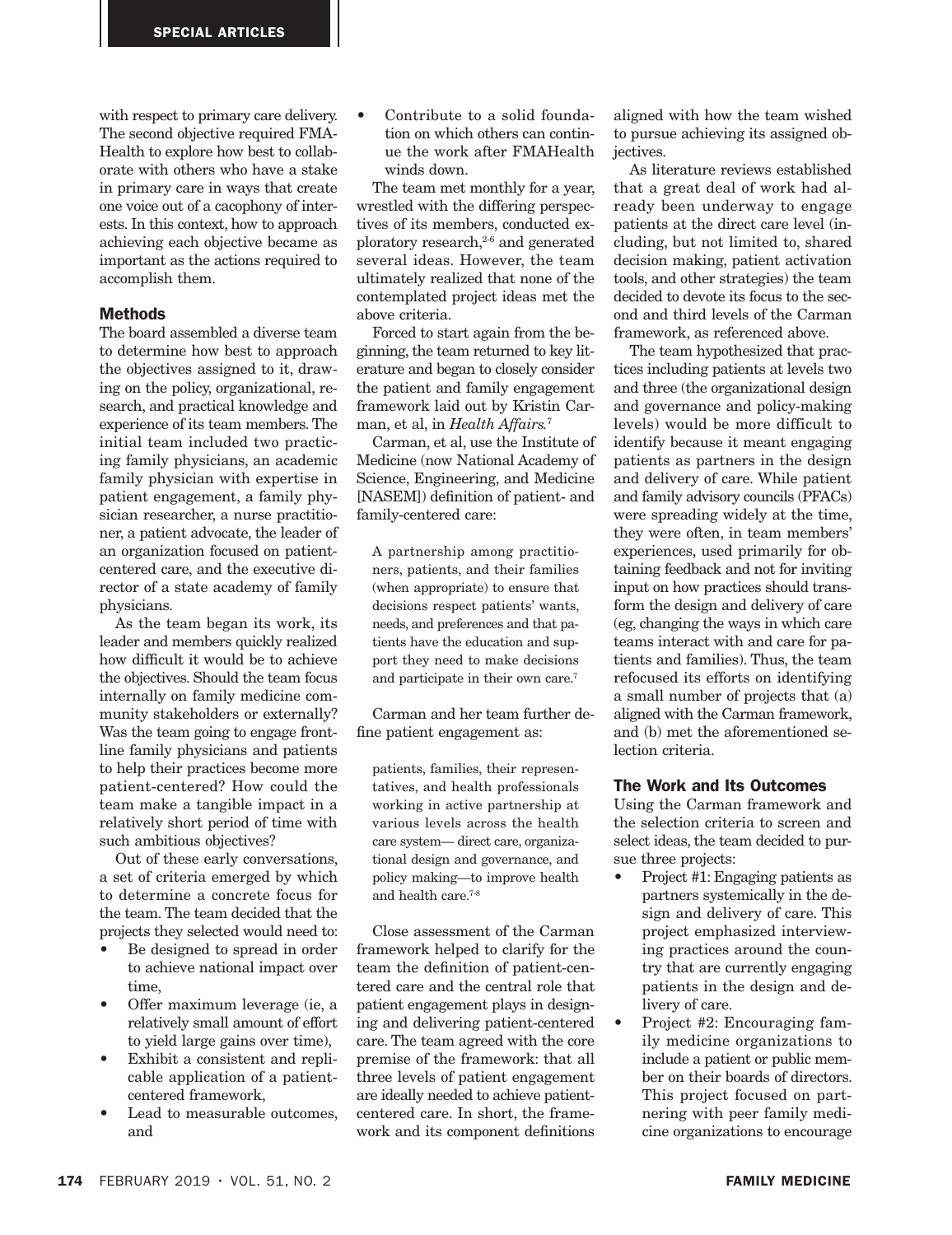them to include a patient-centered voice on their boards of directors.

To promote greater patient engagement at the policy-making level, the team decided to launch Project #3: the development of a set of shared principles of patient-centered, team-based primary care in collaboration with other organizations that have a stake in the discipline.

### *Project #1: Engaging Patients as Partners Systemically in the Design and Delivery of Care*

The team, in collaboration with the University of California San Francisco (UCSF) Center for Excellence in Primary Care, worked with primary care practices around the country to learn about how they meaningfully engaged patients. After interviewing almost 30 practices, the team identified a dozen that were systemically engaging patients in the design and delivery of care. These practices go beyond asking patients for feedback

and invite them to help shape the ways in which teams care for patients, from patient flow to clinicianpatient interactions, to codesigning the values and culture of a practice. At the Gabriel Park practice in Portland, Oregon, clinicians and patients work together to decide what the practice culturally aspired to be and the standards that the practice would be accountable to. As Gabriel Park clinicians told the interview team, engaging patients at the front end instead of waiting until later is more efficient and increases the likelihood of implementing patient-oriented initiatives.

At the Urban Horizons Family Health Center in South Bronx, New York, peer educators are empowered to build trust with patients in the community and invite them to participate in patient advisory boards that tackle many important issues. For example, one advisory board worked on a quality improvement project team to address the issue of unrepressed HIV viral load and helped transform the scheduling system from one based on staff availability to one focused on continuity. The same group went on to change the intake process for patients with HIV to decrease stigma and increase confidentiality. Collectively, the case studies reveal that engaging patients is not only a way to improve organizations, but is also a better way to meet the needs of the local community. For more information and additional case studies, see Figure 1 and visit: http://cepc.ucsf.edu/patient-engagement-case-studies.

The American Academy of Family Physicians (AAFP) and the American College of Osteopathic Family Physicians (ACOFP), in collaboration with UCSF's Center for Excellence in Primary Care, will distribute these case studies to share the many practical ideas they contain. Throughout 2019, UCSF will hold webinars and present at conferences to discuss patient engagement and patient-centered care and how to implement the case study strategies.

Figure 1: Map of Sample Case Studies of Primary Care Practices Engaging Patients in Organizational Design and Governance

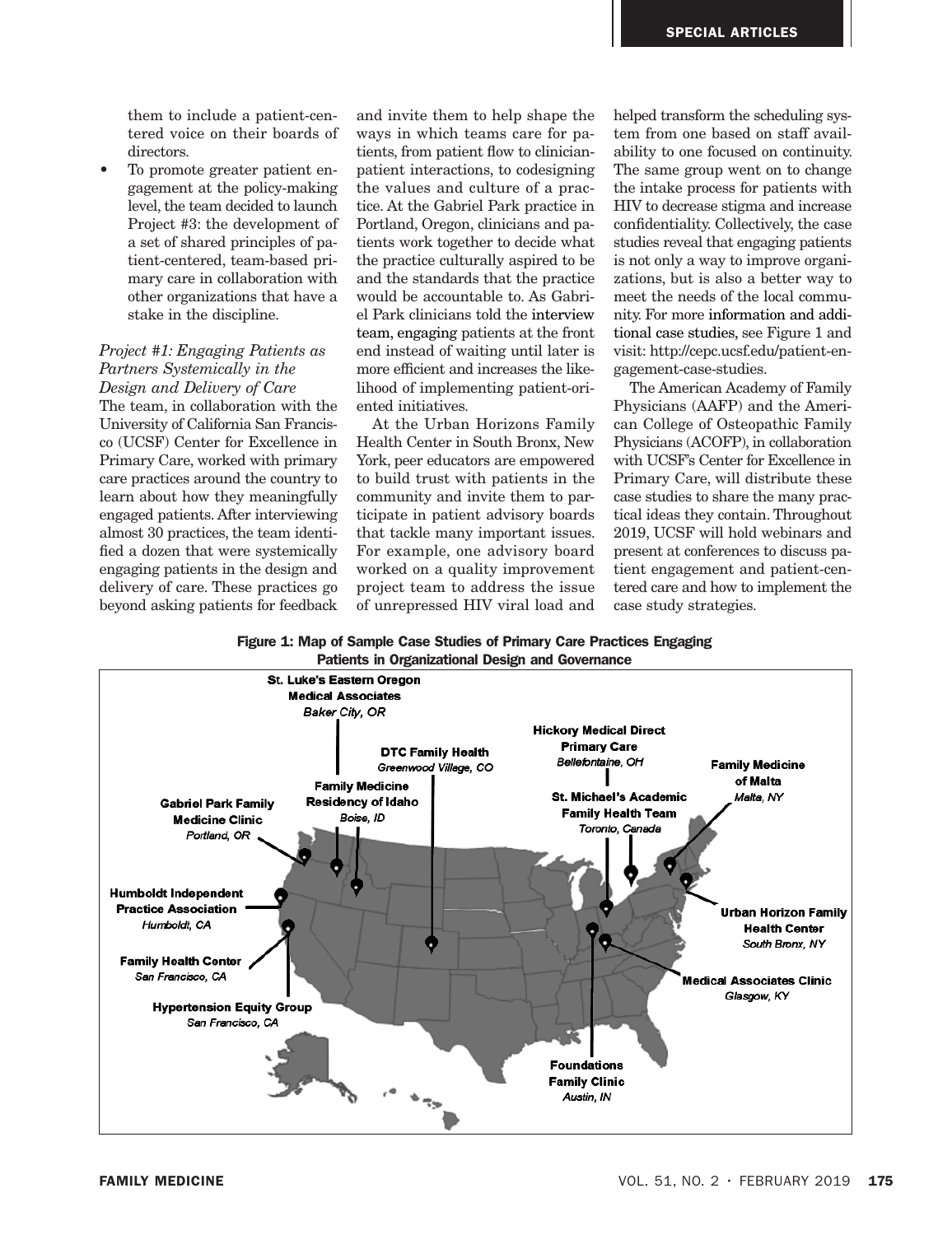#### *Project #2: Encouraging Family Medicine Organizations to Include a Patient or Public Member on Their Boards of*

## *Directors*

As part of the agreement to establish the FMAHealth, LLC, the board was required to appoint a patient or patient advocate member. Including that perspective on the board helped it learn a great deal about what it means to be patient centered in its deliberations and decisions. The board's experience is consistent with research that demonstrates the value of patient engagement.<sup>9-11</sup>

The team posited that before it encouraged organizations outside family medicine to include the voice of patients and patient advocates in their governance structures, it first needed to gauge the readiness of the leading family medicine organizations to set an example. The team proposed that each of the eight national family medicine organizations include a patient or a patient advocate on its board—an individual who could effectively bring an unfiltered patient perspective to board deliberations, a perspective not influenced by medical training or deep knowledge of health care systems and delivery.

When the team began its work on this project, three family medicine organizations already had at least one patient or patient advocate member on their boards: the American Board of Family Medicine (ABFM); the American Academy of Family Physicians Foundation; and the North American Primary Care Research Group (NAPCRG). The team's first task was to learn from their experience. In early 2016, the team introduced a discussion about

the value of patients on boards at a biannual gathering of leaders of the eight family medicine organizations. The team discovered a universal commitment to delivering patient-centered care as a policy intent but not necessarily a universal commitment to inviting patients or patient advocates onto their boards of directors simply because some of their peers had elected to do so and found real value in the process. The team and the board learned a great deal from that first discussion and those that followed. Some family medicine organizations expressed hesitancy, and their reasons are detailed in Table 1.

Such concerns are genuine, important to address, and not unique to family medicine. Over the ensuing couple of years, the team met with many of the organizations that expressed initial reservations. Two have developed approaches to test the waters in ways that work for them. The Society of Teachers of Family Medicine (STFM), for example, invited team members to its board meeting in 2016 to discuss the value of including a patient or patient advocate on its board. The discussion touched on many of the concerns listed above. The STFM, whose members are primarily those who teach and train future family physicians, determined that it was not ready to appoint such a member to its board. They decided, however, to recruit patients and patient advocates to join STFM committees where they could address issues more directly related to patient-centered care.

The Association of Departments of Family Medicine (ADFM) had two major concerns about adding a patient or patient advocate member to its board: (1) how to determine the value of patient engagement at the governance level, and (2) how to manage the expense of a new board member over time. ADFM's board of directors asked the team to help them address both.

Together the team and ADFM created a two-year pilot designed to mitigate their concerns.12 Building upon lessons learned by ABFM and NAPCRG, ADFM worked with the team to outline responsibilities and desired qualifications for a patient or patient advocate member whom ADFM believed could provide the greatest insight. These qualifications helped shape the role and target the recruitment effort. Table 2 outlines the ADFM's responsibilities and the qualifications of an ideal patient or patient advocate candidate.

After a competitive search process, ADFM appointed its new board member in early 2018. Results of ADFM's work with its public member, as well as lessons learned, will be shared with peer family medicine organizations to continue to inform their thought process.

#### *Project #3: Developing a Set of Shared Principles of Patient-Centered, Team-Based Primary Care*

The specialty of family medicine cannot change primary care policy and practice alone. In collaboration with partners in other clinical disciplines, employers, social service organizations, insurers, and others, major impact in primary care is achievable. Taking a first step in this direction, the team, in collaboration with the Patient-Centered Primary Care Collaborative (PCPCC), formed

Table 1: Concerns Expressed About the Value of Appointing a Patient or Patient Advocate to Some Family Medicine Organization Boards of Directors

- Patients lack training to be effective board members and may not understand the topics discussed.
- Boards often handle confidential issues that are not intended to be shared with patients or the public.
- Patient perspectives are not always relevant to a family medicine organization's mission.
- All board members are patients now and then, so that perspective is already represented.
- More evidence is needed to show the impact of having patient or public members on boards.
- Adding a patient or public member to a board will require additional funding.
- The mission of the family medicine organization is not to serve patients directly; they are not the "customer."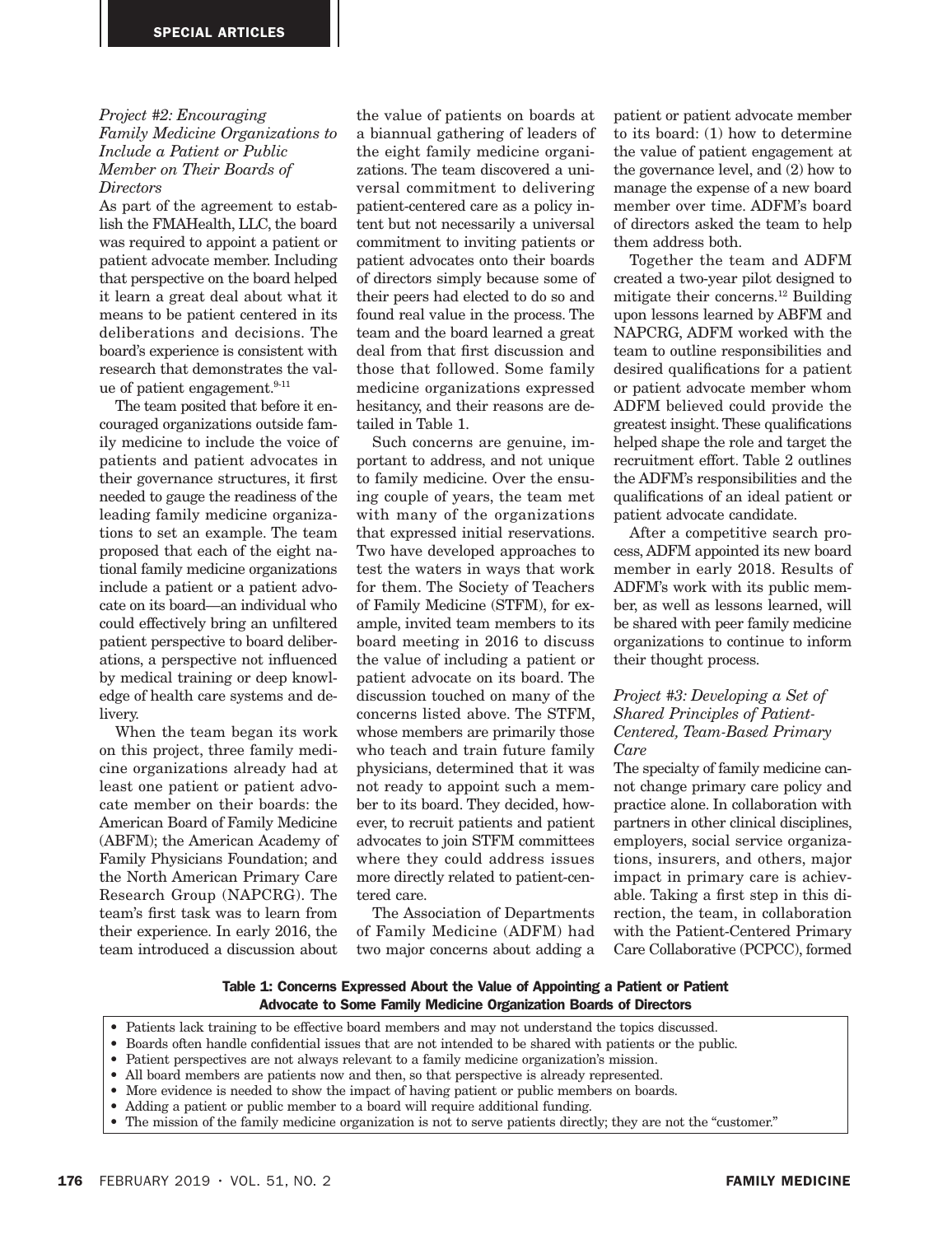| <b>ADFM Board of Directors Responsibilities</b>                                                                                                                                                                                                                                                                                                                                                                                      | Patient or Patient Advocate Board Member Candidate Qualifications                                                                                                                                                                                                                                                                                                                                                                                                                                                                                                                                                                                                                                                                                                                                                                                                                                                                                                                                                                                                                                                                                                                                                 |  |
|--------------------------------------------------------------------------------------------------------------------------------------------------------------------------------------------------------------------------------------------------------------------------------------------------------------------------------------------------------------------------------------------------------------------------------------|-------------------------------------------------------------------------------------------------------------------------------------------------------------------------------------------------------------------------------------------------------------------------------------------------------------------------------------------------------------------------------------------------------------------------------------------------------------------------------------------------------------------------------------------------------------------------------------------------------------------------------------------------------------------------------------------------------------------------------------------------------------------------------------------------------------------------------------------------------------------------------------------------------------------------------------------------------------------------------------------------------------------------------------------------------------------------------------------------------------------------------------------------------------------------------------------------------------------|--|
| • Develop a clear role description<br>• Commit to ongoing evaluation and<br>feedback to learn whether desired outcomes<br>were achieved<br>• Make it clear when recruiting that this is<br>a 2-year pilot<br>• Commit at the start to decide whether to<br>permanently continue to have a patient or<br>patient advocate board member by end of<br>the pilot period<br>• Share learnings with other family<br>medicine organizations | • At least 5 years experience in a professional or volunteer role in a<br>health, education, consumer, community service, and/or policy field, with<br>a distinguished record of performance in this role(s)<br>• Experience participating on a decision-making body for an<br>organization, (eg, policy committee, task force, executive council, board<br>of directors); familiarity with group decision-making processes and<br>demonstrated ability to effectively collaborate with other members of<br>such bodies<br>• No current financial relationship with a for-profit entity in the health<br>sector that might pose a conflict of interest<br>• Commitment to participate in required board meetings and fulfill the<br>duties of the position<br>• Advocacy skills; experience serving on the board of a nonprofit, a<br>university, or civic organization; experience promoting diversity and<br>health equity<br>• Familiarity with primary care, community health, and higher<br>education, particularly academic health centers<br>• Must embrace the ADFM vision, mission, and values and care deeply<br>about strengthening and enhancing the role of family medicine and the<br>health system |  |

| Table 2: ADFM Board Responsibilities and Patient or Patient Advocate Member Qualifications |  |  |
|--------------------------------------------------------------------------------------------|--|--|
|--------------------------------------------------------------------------------------------|--|--|

a multistakeholder steering committee in 2016.13 The team partnered with the PCPCC because the organization counts among its members over 1,000 organizations committed to primary care, including patient advocacy organizations, primary care physician and nursing organizations, behavioral health groups, employers, payers, and others. Collaborating with the PCPCC helped ensure that this effort to create shared principles of patient-centered, team-based primary care would not be solely physician driven.

The committee began by researching previous sets of shared principles, including the Joint Principles of the Patient-Centered Medical Home, the Starfield principles, and those developed by the National Academy of Medicine (NAM), the National Partnership for Women and Families, and the World Health Organization (WHO).14-17

Building on that research, the committee worked iteratively, seeking continuous feedback on drafts of the shared principles through public surveys of the aforementioned stakeholder groups. The committee then convened a Shared Principles Summit in December, 2016 in Washington, DC, to review and improve the draft principles. Representatives

from over 100 organizations attended, including patients and patient advocates. The result, a set of seven shared principles (Figure 2), has been signed onto and supported by over 300 organizations to date.19

The team decided to engage as many stakeholders as possible to develop the shared principles to lay the foundation on which those with a stake in primary care can align on critical issues facing the field in the future. In November 2018, the board collaborated with the PCPCC to convene the first national workshop of state and national legislators and policy makers, payers, employers, patients, and health care providers to create a 2-year action plan for increasing investment in primary care. The foundation has been laid. It is now up to stakeholders to utilize these shared principles in strategic ways.

#### Discussion and Conclusion

Key groundwork has been laid to promote meaningful and effective patient engagement at the organizational design and governance and policy-making levels. During this specialty-wide strategic initiative, the FMAHealth board and Engagement Tactic Team accomplished the following:

- The UCSF Center for Excellence in Primary Care led the development of case studies illustrating how practices are systemically engaging patients in the design and delivery of care. These case studies will be disseminated by the American Academy of Family Physicians and American College of Osteopathic Family Physicians. Increasing numbers of practices nationwide are discovering practical ways to engage patients and learning that doing so improves health outcomes and patient satisfaction.
- As of June 2018, four of the eight national family medicine organizations have one or two patient or patient advocate members on their boards of directors, and four do not. The STFM and the ADFM are exploring this idea by engaging public members on various committees and conducting a 2-year public board member pilot, respectively. What the ADFM learns during its pilot will yield insight to inform this ongoing dialogue. For the four organizations without public members on their boards of directors, their concerns are important to acknowledge and continue to address.